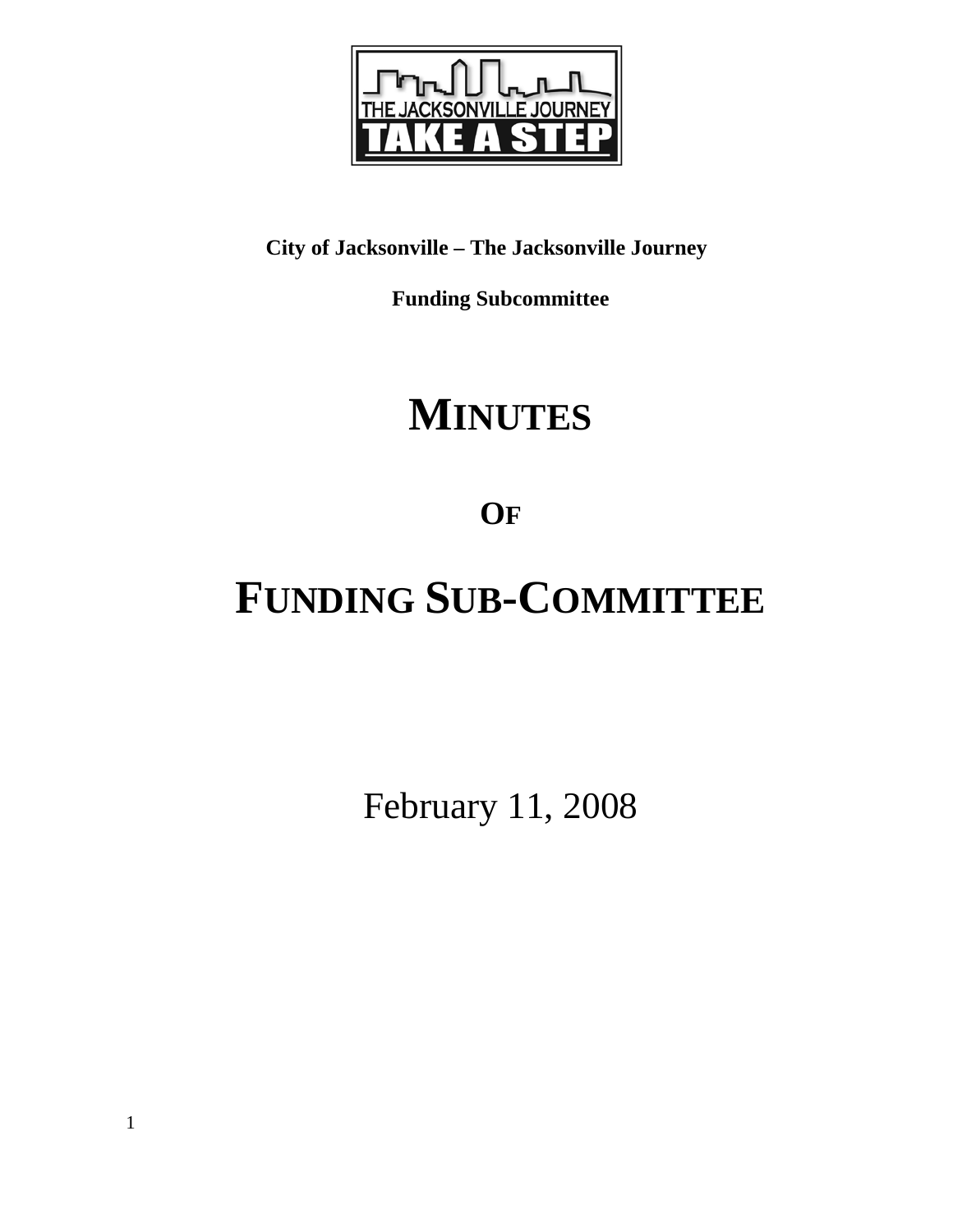# **The Jacksonville Journey –**

## **Funding Sub-Committee**

## **February 11, 2008**

## **10:30 a.m. Meeting**

**PROCEEDINGS before the Jacksonville Journey – Funding Sub-Committee, taken on Monday, February 11, 2008, Edward Ball Building, 8th Floor, Room 851 – 214 N. Hogan Street, Jacksonville, Duval County, Florida commencing at approximately 10:30 a.m.** 

**Funding Subcommittee** 

**Tom Petway, Chair John Baker, Member Ed Burr, Member Gary Chartrand, Member Laurie Dubow, Member John Falconetti, Member Marty Fiorentino, Member Chris Hand, Member Mike Hightower, Member Ashton Hudson, Member Howard Korman, Member Gasper Lazzara, Member Susan Lehr, Member Sherry Magill, member Michael Munz, Member John Thrasher, Member Nina Water, Member**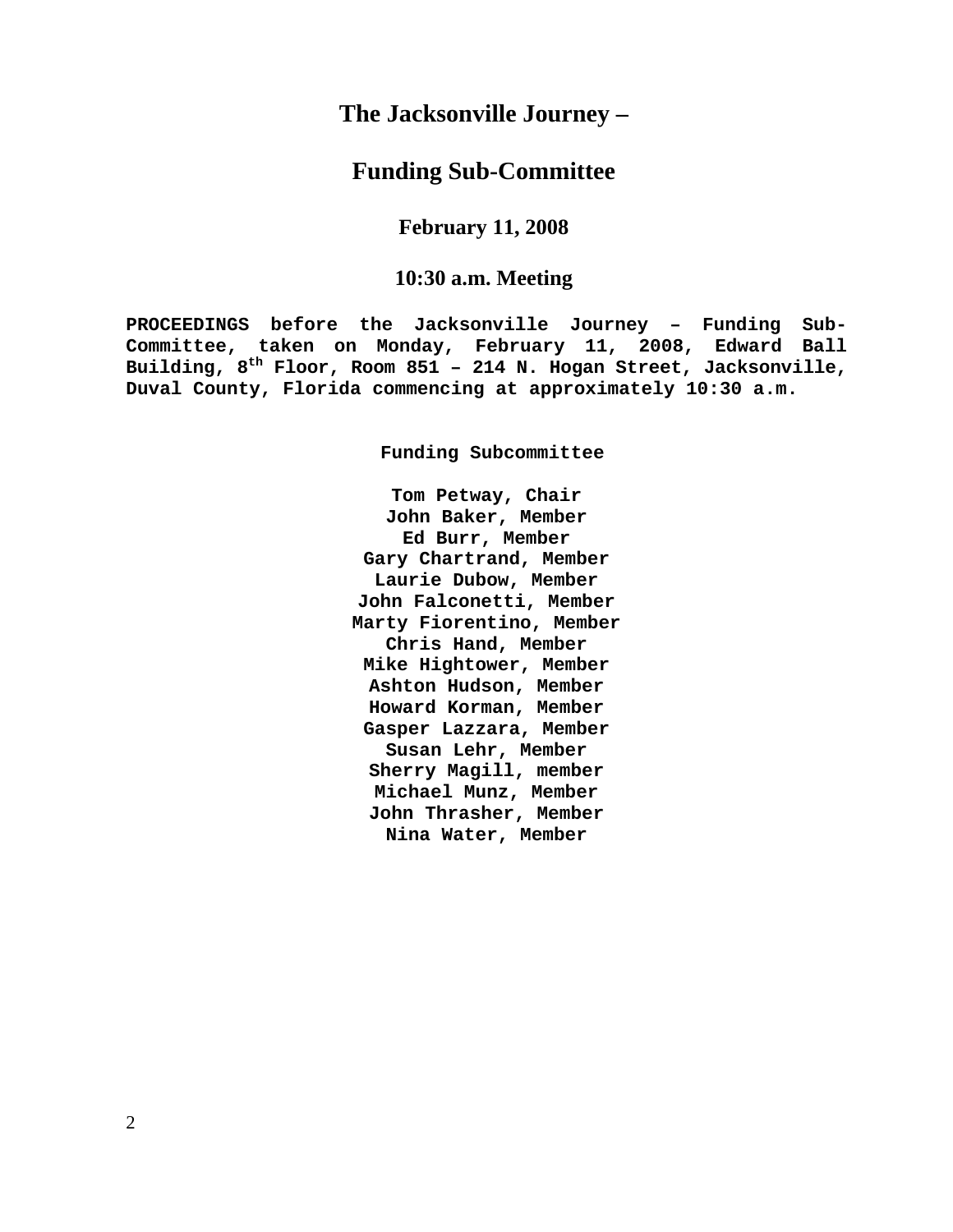## **APPEARANCES**

## **COMMITTEE CHAIRS & MEMBERS:**

TOM PETWAY, CHAIR JOHN BAKER, MEMBER GARY CHARTRAND, MEMBER LAURIE DUBOW, MEMBER CHRIS HAND, MEMBER ASHTON HUDSON, MEMBER HOWARD KORMAN, MEMBER SUSAN LEHR, MEMBER SHERRY MAGILL, MEMBER MICHAEL MUNZ, MEMBER NINA WATERS, MEMBER

### **ABSENTEE MEMBERS:**

ED BURR, MEMBER JOHN FALCONETTI, MEMBER MARTY FIORENTINO, MEMBER MIKE HIGHTOWER, MEMBER GASPER LAZARRA, MEMBER JOHN THRASHER, MEMBER

### **STAFF:**

Susie Wiles Brad Thoburn Kandi Begue Dan Cronrath Alice Checorski

#### **OTHERS PRESENT:**

The Honorable Mayor John Peyton Senator Betty Holzendorf Sarah Balme Anna Bradley Mike Clark Sonia Carroll George Dandelake City Council President Daniel Davis Monique Elton Sandy Faraldo Marek Gootman Adam Hollingsworth Councilman Stephen Joost W. Earl Kitchings Ed Newberry Heather Norsworthy Steve Rohan Cheryl Runyon Kirk Sherman Peggy Sidman Bethany Vargas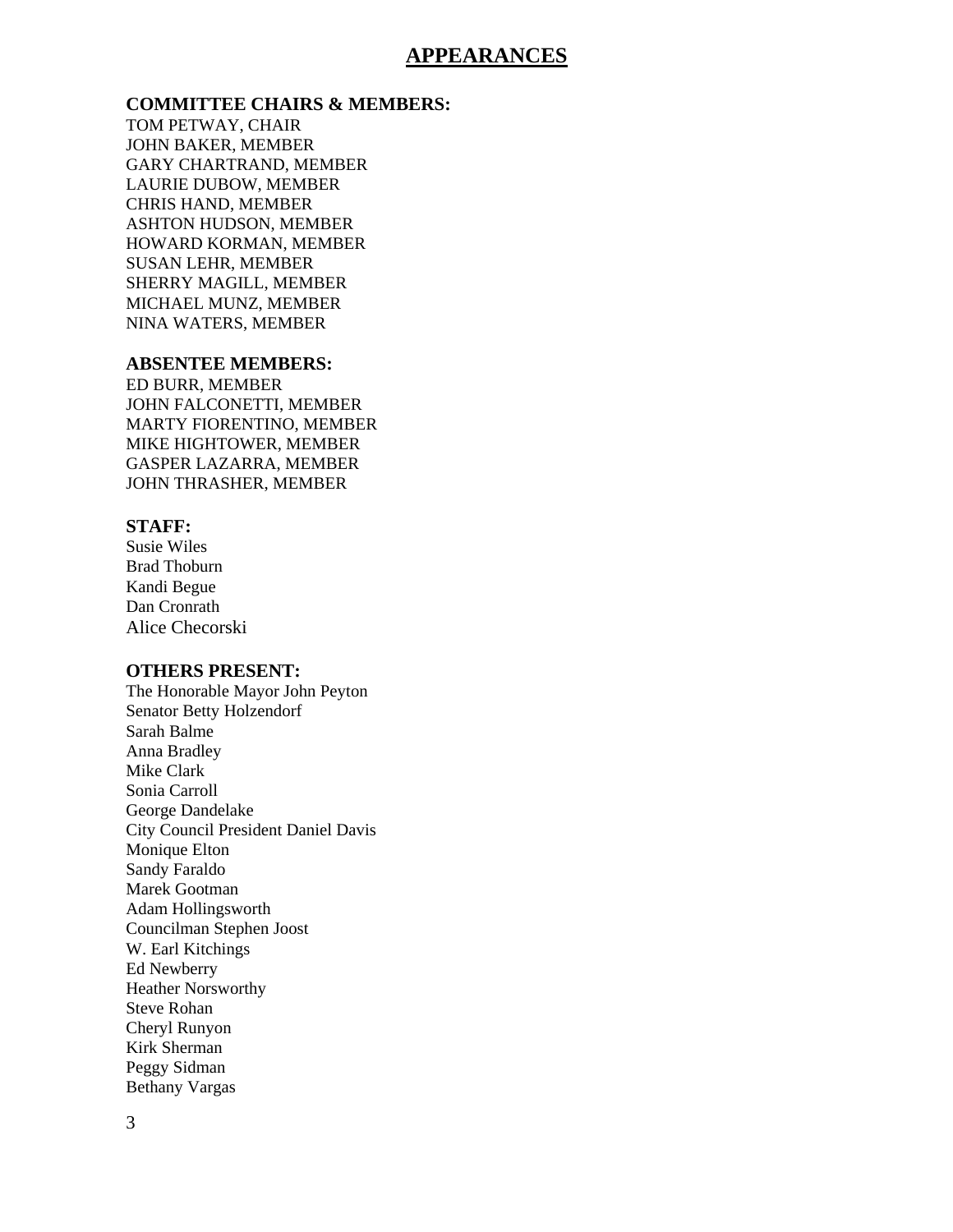February 11, 2008

Funding Sub-Committee 10:30 a.m.

**Call to Order and Comments.** Tom Petway, Chair, called the meeting to order at approximately 10:40 a.m.

#### **1. Purpose of Meeting.**

 Discuss the Mayor's crime initiative, *The Jacksonville Journey – Take a Step* Funding Sub-committee.

#### **2. Discussion Items**

Chairman Petway opened the meeting by welcoming the members of the Funding sub-committee and reviewing the housekeeping notes. He reminded the group that we operate under the Sunshine Law. At this time, Susie Wiles introduced the Honorable Mayor John Peyton and Senator Betty Holzendorf along with other members of the staff. Chairman Petway welcomed members of the public before asking the Mayor to give his comments.

Mayor Peyton said how much he appreciated everyone's time, energy and resources since there is nothing more important than to change our culture from violence and bloodshed to peace and prosperity. He stated he is delighted to have Council President Daniel Davis here today and Councilman Stephen Joost. The Mayor also said he appreciates the leadership of Senator Holzendorf and that we had an exciting week last week with the Reverend Eugene Rivers' workshop. Mayor Peyton invited Senator Holzendorf to say a few words.

Senator Holzendorf said she is here to observe and that she has been attending most of the committee meetings to get a feel of

4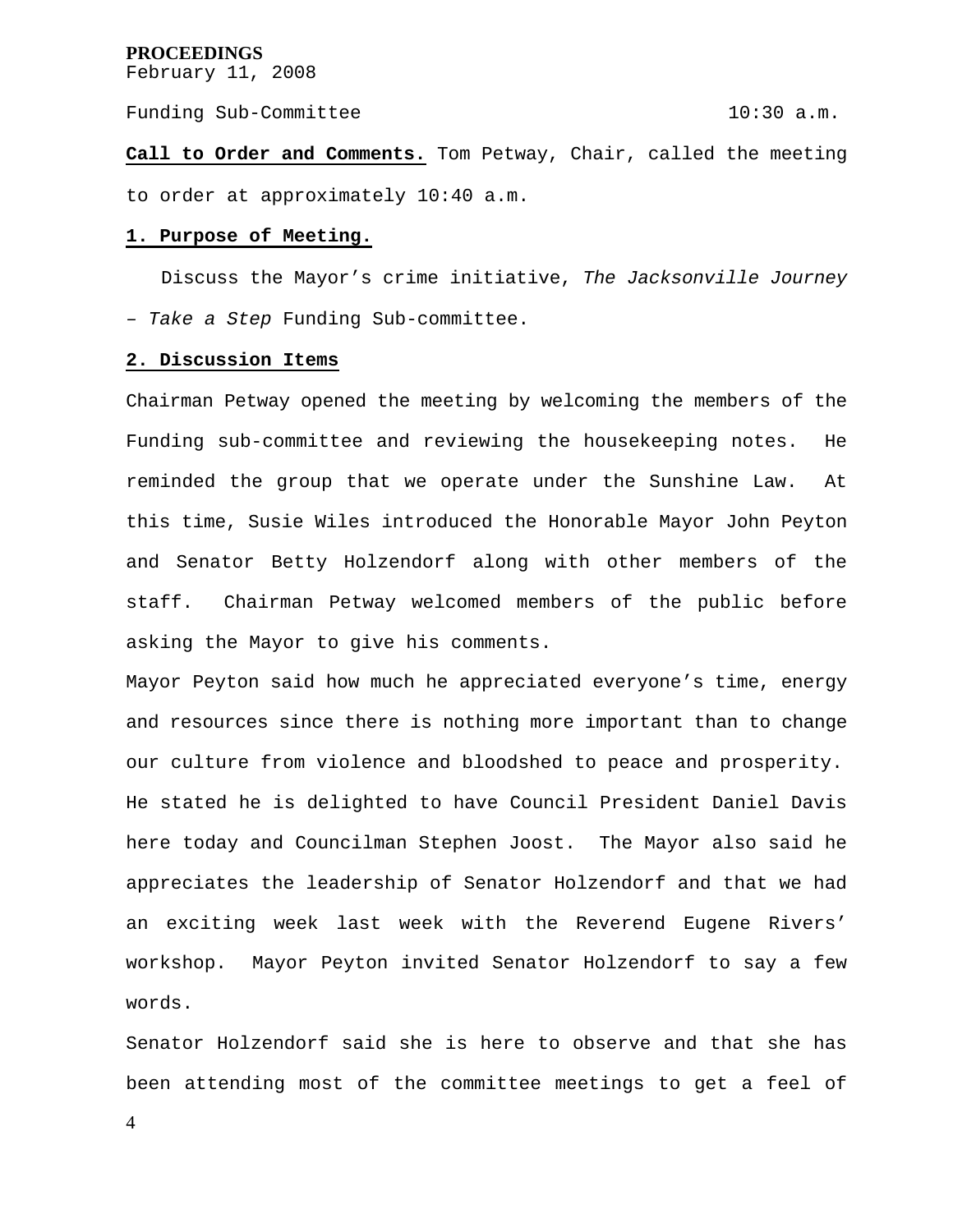what we are going to do and how we are going to do it. She stated she hopes we can appreciate the urgency of what needs to be done for the City of Jacksonville.

5 At this time, Chairman Petway invited Council President Daniel Davis to make a presentation to the group. The Council President stated it has been a pleasure and an honor to serve the City of Jacksonville over the past five years. This has been a difficult year, but we have great men and women in the City of Jacksonville who have stepped up to the plate to address *The Jacksonville Journey.* He stated this committee is here to determine; "How do we pay for it?" Council President Davis provided a copy of his December 11, 2007 memorandum to Councilmember Kevin Hyde, Chair, Public Health and Safety Committee on the subject of Public Safety Issues. Mr. Davis stated he looked at the Matrix audit from the Jacksonville Sheriff's Office and saw the demand from citizens to put more police officers in neighborhoods. That is his main area of focus. To that end, he appointed Council members Mia Jones and Kevin Hyde to a crime prevention task force. One hundred new officers on the street would cost approximately \$10 million per year. Council President Davis referred to page 3 of the handout, Sheriff's Staffing Recommendations. Council President Davis called upon Councilman Stephen Joost to speak to the committee. Councilman Joost said that earlier this year, legislation was proposed to issue citations to citizens who run red lights through the use of intersection cameras. Council Auditor Kirk Sherman explained how they came up with the dollars that could be raised through the red light camera program. In essence, a \$125 fine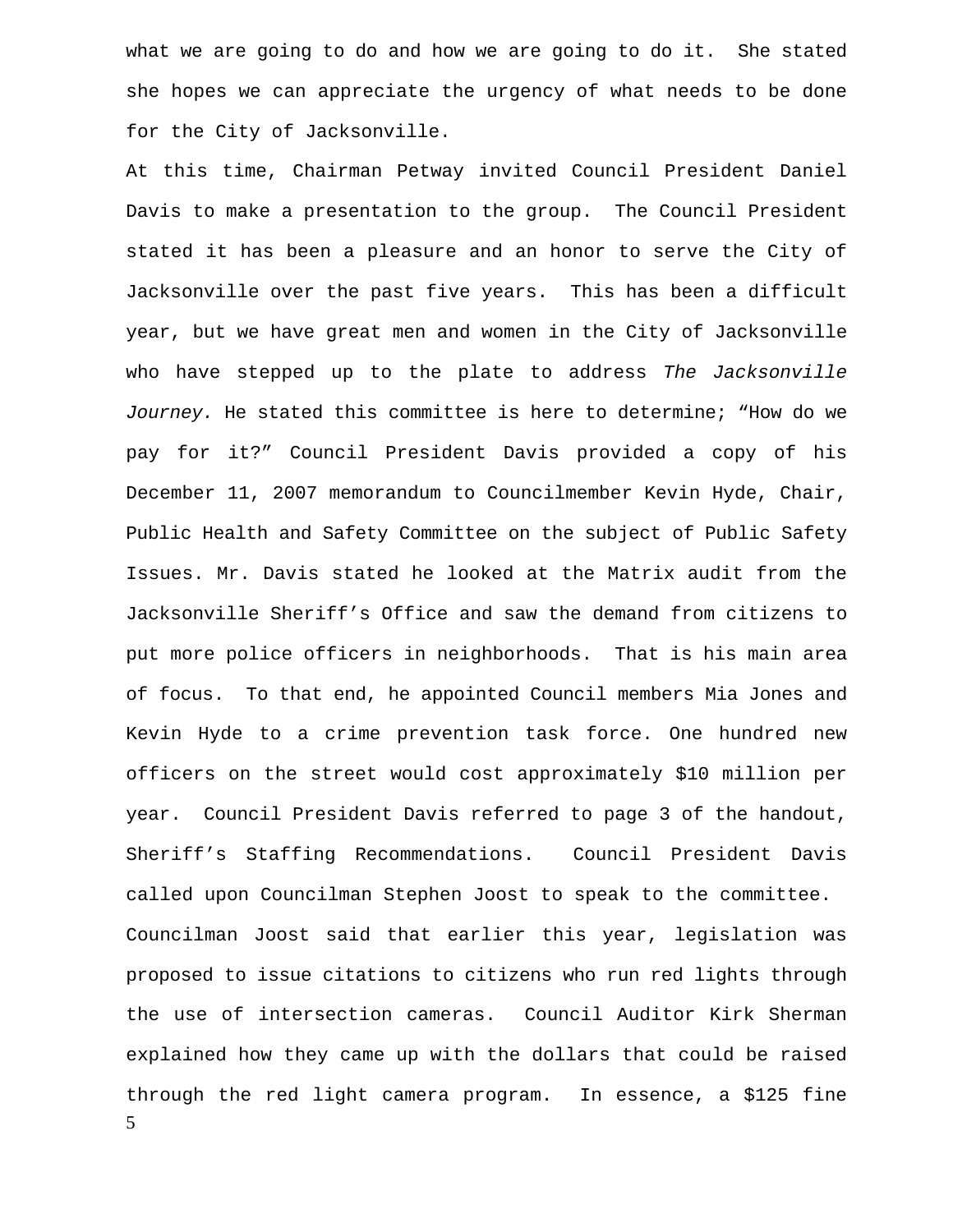with a \$15 discount if the ticket is not protested would result in \$110 per citation. An average of 75% of the citations would result in collection. The first year, 37% of the revenue would offset the cost of installation. Approximately \$150,000 per year could be collected through the use of intersection cameras. The recommendation is between 60-100 cameras. The City of Jacksonville has 1,100 intersections. The cost of adding a new officer is \$100,000 per year. The proposal is to add 20 new officers in October 2008, 40 by April 2009 and an additional 40 by October 2009.

Ashton Hudson asked how they decided upon 100 officers, to which Council President Davis replied the number was suggested by JSO. Council President Davis then reviewed the proposed legislation and the creation of a Neighborhoods Safety Trust Fund to be used solely for the training and hiring of new sworn law enforcement officers and to increase sworn law enforcement presence in Jacksonville neighborhoods. Council President Davis stated they believe additional legislation needs to be passed on the State level and he requested the committee's help to make sure legislation is introduced and passed. At this time, Council President entertained questions from the committee.

6 Gary Chartrand asked about the number of officers Jacksonville has per capita as compared to other cities such as New York and Chicago. Council President Davis stated he would send some of the news reports and numbers from different municipalities studied during their research. Councilman Joost stated red light cameras are used in over 250 cities throughout the United States. Seattle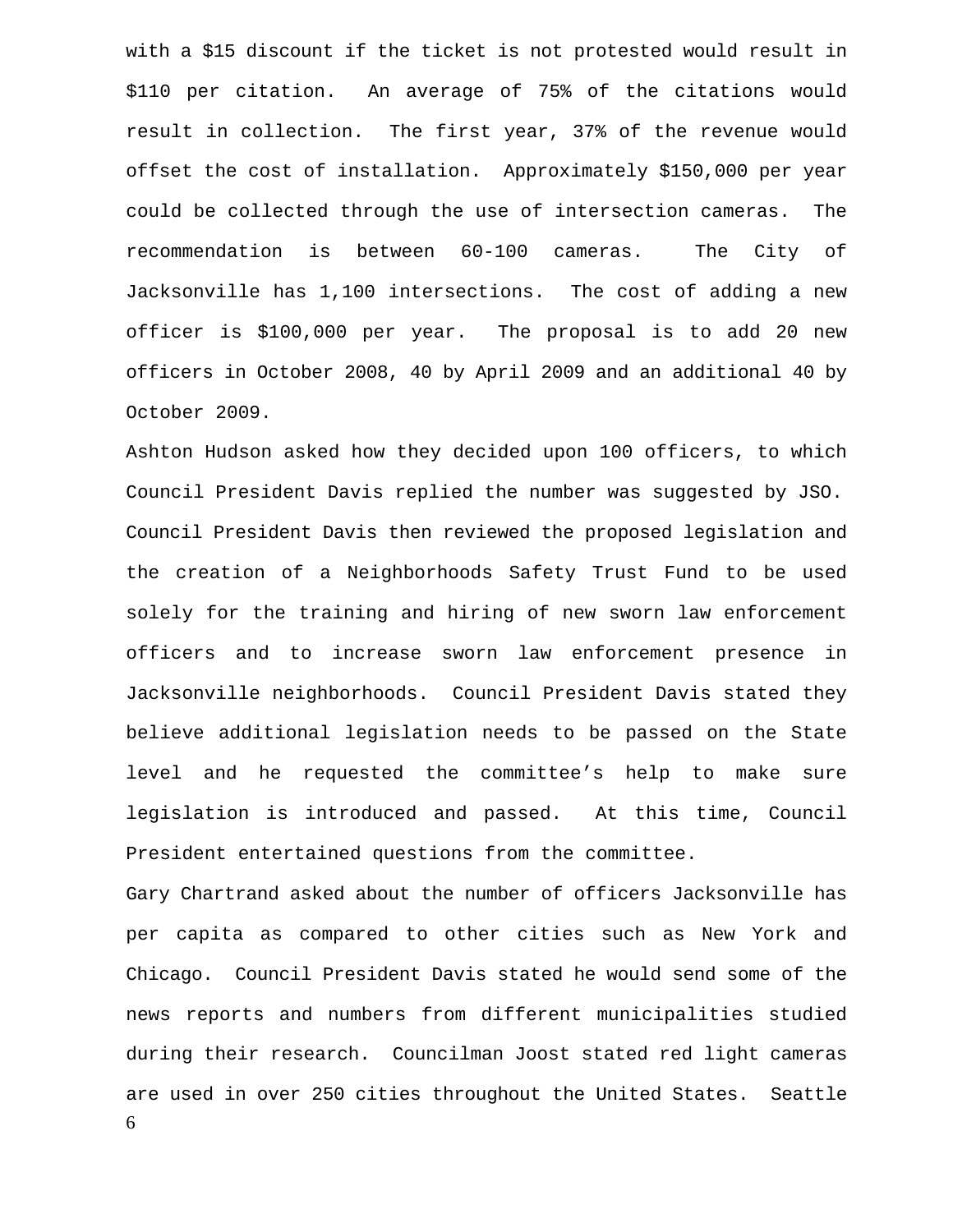uses the same model we are looking at. Every study reviewed showed a 40-50% drop in violations where the cameras are in use. Council President Davis stated with the implementation of the red light cameras, we could also reduce violent crimes. Laurie Dubow asked if Jacksonville has 60 intersections that could generate the income needed to fund \$10 million. John Baker commented that he would encourage installation of cameras wherever there is a pay back and what is the most useful way to spend the money. Would the Council consider another program as well?

Council President Davis replied that if we find funding for 100 officers, we hope that other funding will become available. Chairman Petway said this committee is considering funding sources and how to spend it in the Mayor's *Jacksonville Journey.* 

Chris Hand raised a question regarding the funding sources. The goal of the red light program is to have a positive impact on public safety. Councilman Joost stated that in the first year, Washington, D.C. realized 14,000 fewer citations, which resulted in improved public safety. Mr. Hand asked if there were any legal challenges to the system. Councilman Joost stated Florida law might need to be "tweaked" so we are in sync with other states where the law has been challenged and stood up.

Howard Korman asked if these bills weren't introduced in previous years and failed. Councilman Joost is working with Representative Ron Reagan, Chairman of the Transportation Committee and he is confident once Jacksonville passes the law, other Florida cities will follow.

7 At this time, Steve Rohan, Deputy General Counsel, presented an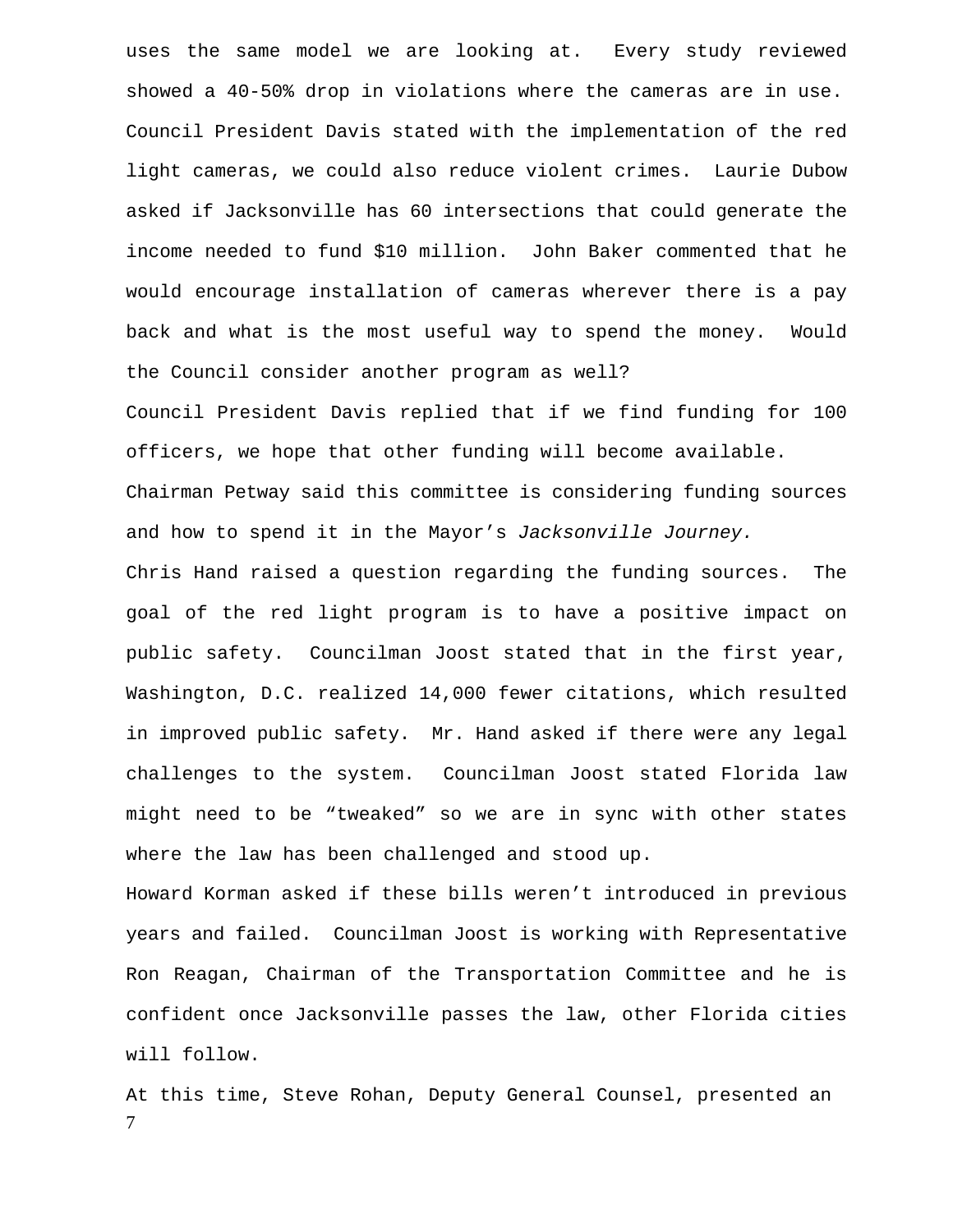overview of the Sunshine Laws and Parliamentary Procedures (Robert's Rules of Order). Chairman Petway asked Mr. Rohan to provide his telephone number in the event questions arise from the committee on this issue. Mr. Rohan can be reached at 630- 1672.

Senator Holzendorf expressed she understands what the City Council is trying to do and that it takes 11 months to train police officers. What can we do in the short term as we want to keep the focus on what the committees are trying to accomplish.

Chairman Petway stated that Mayor Peyton has written to President George W. Bush to raise awareness of Jacksonville's problems and funding needs. At this time, he introduced Ed Newberry and Marek Gootman, attorneys with Patton Boggs LLP, who were present to address federal funding options. Mr. Newberry began by congratulating the committee in taking a systematic approach to the problem. He provided a handout entitled "*Jacksonville Journey* Federal Funding Opportunities". Mr. Newberry asked the committee to look at the following:

> 1. Understand what it is we are trying to fund. The various committees are coming up with ideas which will provide a better sense of the full range of demand for our funding needs.

2. Consider potential sources of funding

- Local: government and private funding
- State: bulk of federal dollars flows through the State first

- Private sector and philanthropic funding

8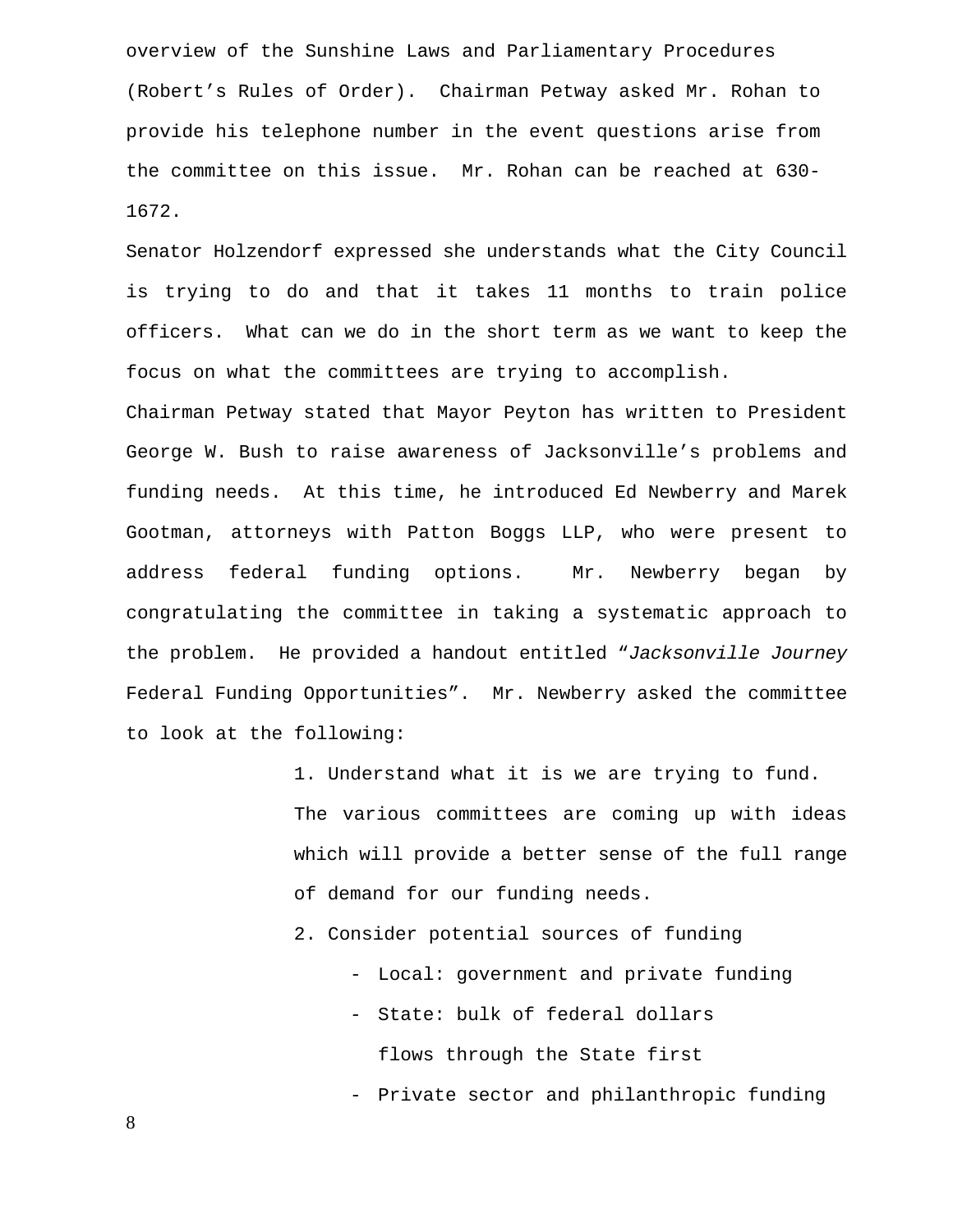Mr. Newberry said that on the federal level, there are competitive grant programs where discretionary funds are available; formula funds which sometimes flow directly to the community and earmarks, which require making a compelling case to our senators.

It is important to convince policy makers of the challenges faced in Jacksonville. Mr. Newberry would like to work together as partners from the federal sector to help solve and eliminate the problem.

Mr. Newberry referred to the Matrix Report, which summarized federal funding sources agency by agency and their relevancy to specific topics.

Marek Gootman stated that most programs requiring funding are tied to the Department of Justice. The timeline for application is critical. He recommends that the committee address its priorities and targeted funding needs. On the federal level, the dollars are also taking a hit, especially the Justice Assistance grants. Susan Lehr asked if the change of personnel due to the elections would impact the budget cycle and the dollars left in the budget. Mr. Gootman said that some of the dollars turn over after the election. Earmarking is probably the best source of funding in the short term.

9 Laurie Dubow asked if we were to provide matching funds, how much credibility does that provide to the funding requests. Mr. Gootman replied it cannot be understated as to the importance of bringing non-federal resources. Chris Hand asked to what extent do these grant programs require annual renewal and can funds be applied over a multi-year period. Mr. Gootman said that earmark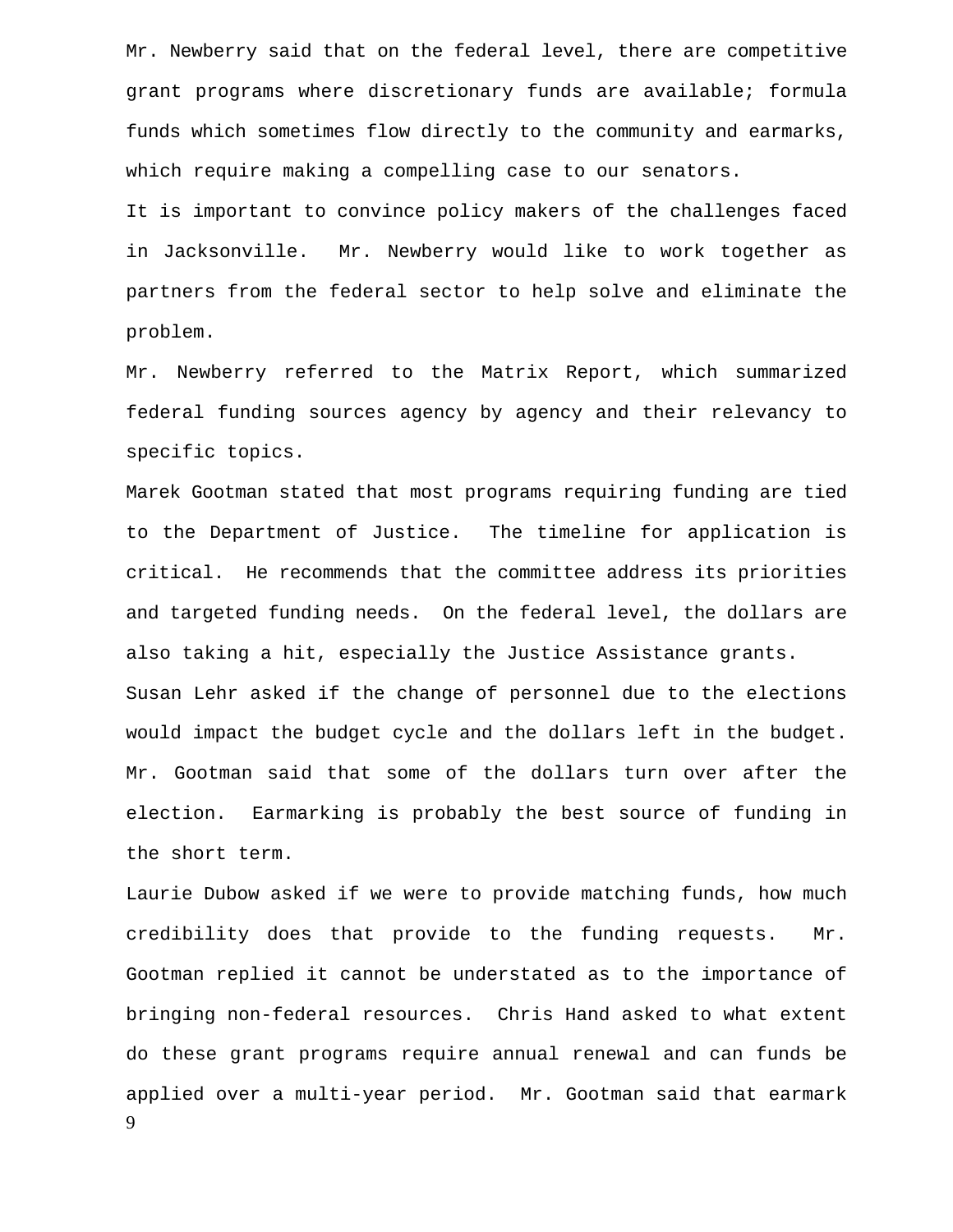appropriation funds like seed dollars are used to enhance core programs and generally have multi-year funding. Mr. Hand asked if the City has had some involvement with elected representatives in Washington regarding the crime initiative. Mr. Gootman said that they have been informed that Juvenile Justice programs are a priority for the City and we will be coming forward with project recommendations.

Mr. Petway stated in summary, five committees are working on what the needs are, to reduce violent crime in the City of Jacksonville. We will continue to meet and bring people to the table to come up with concepts on how to raise money.

Senator Holzendorf said the Mayor's staff is looking at the current budget to determine if there are dollars that can be redirected.

Michael Munz said that in light of the post-Amendment One passage; what is our challenge now.

Susie Wiles responded that the impact of Amendment One means an additional \$30 million cut above and beyond the \$65 million cut last year. We are looking at "out of the box" thinking.

At this time, Chairman Petway asked if there were any requests from the public to speak, to which there were none.

He will set the next meeting in early March and continue working with the staff of the other subcommittees. The deadline is April 1<sup>st</sup>. At the next meeting, we will have a similar presentation from our State lobbyists. The committee decided Monday morning was the best time to meet.

10 Before adjourning, Nina Waters asked to what extent we are going